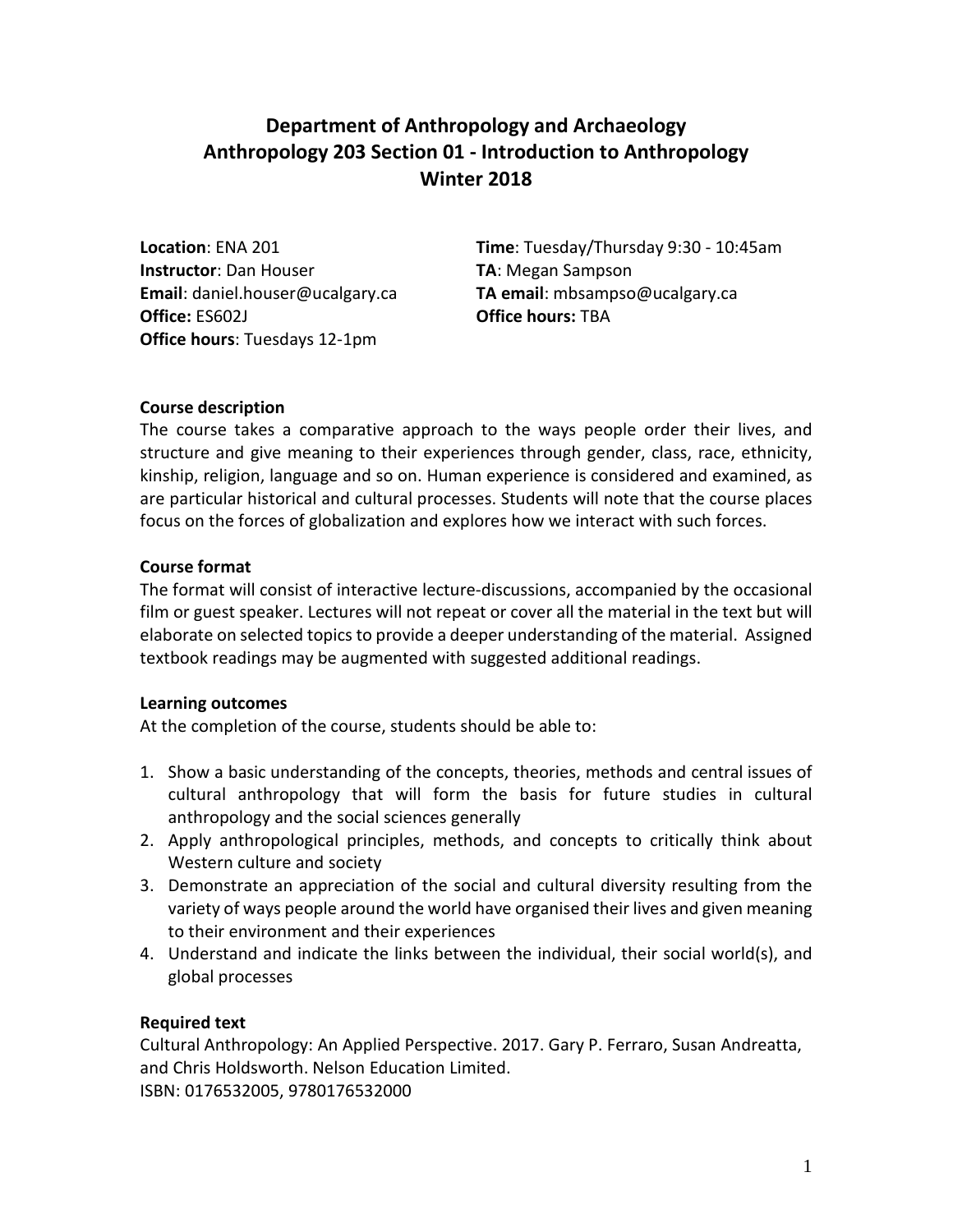## **Additional readings**

Any additional readings will be made available through D2L.

## **Course policies**

**D2L:** Lecture slides, URLS to films, course materials and information, and unofficial grades, will all be posted on D2L.

## **Email policy**

In any email correspondence, please begin with the course code (anth203) in the subject line. Include a proper salutation, and be concise. You can generally expect a reply to an email within 24 hours – which means do NOT expect an immediate reply. Emails are unlikely to receive replies on weekends.

## **Cell phone/laptop/tablet use**

Cell phones must be set to silent during the class. Laptops and tablets should be used only for taking notes. Please rage-vlog about Imgur changing its icon on your own time.

## **Assessment**

Course grades will be determined as follows:

## **1. Midterm Exam 1**

- 25% of final grade
- Date: February  $1<sup>st</sup>$

#### **2. Midterm Exam 2**

- 25% of final grade
- Date: Mar  $13<sup>th</sup>$

### **3. Final Exam**

- 50% of final grade
- The final exam will be a Registrar-scheduled exam
- Date: TBD by the Registrar

**Midterm exams will consist of multiple-choice questions. The final exam will contain both multiple-choice and a long answer section. Further details will be given in lecture and on D2L.**

#### **Note: Exams are not cumulative.**

#### **Attendance**

Students are expected to attend all classes and to contribute to class discussions based on the class material, assigned readings and films.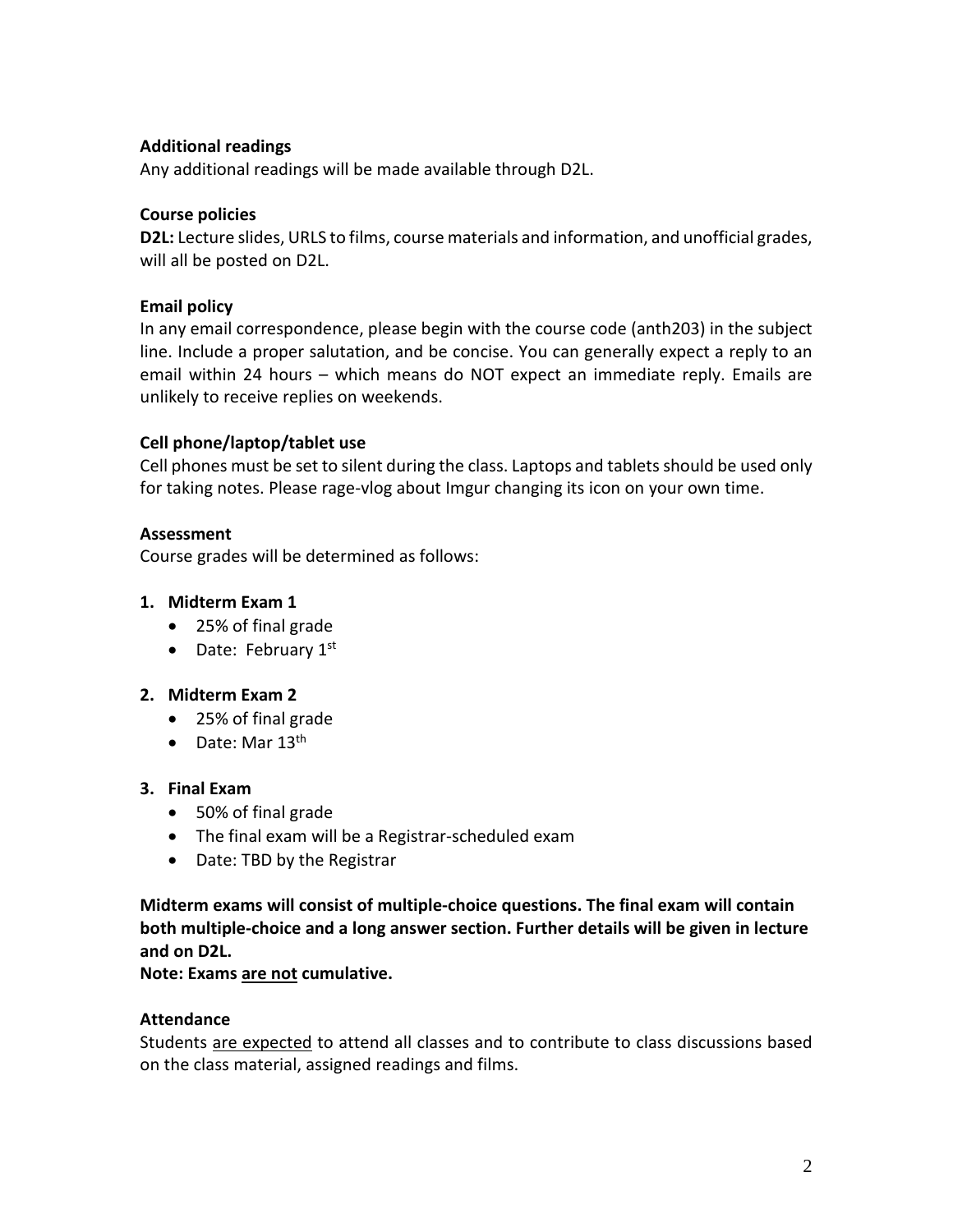Students will be unable to make valuable contributions to discussion, or benefit from the contributions of others, if the readings have not been done beforehand. As you are required to demonstrate a working knowledge of all course materials in exams, grades will suffer if more than two classes are missed.

Students are also expected to be present for all exams.

#### **Grading scheme**

Each item of course work will be weighted as above and a final mark out of 100 calculated. This will then be converted to a letter grade:

| A+   | 95–100               | A | 89.9-94.9%         | - A | $84.9 - 89.9 %$ |
|------|----------------------|---|--------------------|-----|-----------------|
| B+   | 79.9-84.9 % R        |   | 74.9-79.9% B-      |     | 70.9–74.9 %     |
| $C+$ | $66.9 - 70.9$ % C    |   | $62.9 - 66.9$ % C- |     | $58.9 - 62.9%$  |
| D+   | $54.9$ % $-$ 58.9% D |   | $49.9 - 54.9%$     |     | 49.9 and below  |

#### **Lecture and readings schedule**

Please note that the list below is tentative.

Some topics will require more attention than others, and we will take more time with them.

Any changes will be announced both in class and on D2L.

| Jan 9 <sup>th</sup>     | Course introduction, activity, expectations                |
|-------------------------|------------------------------------------------------------|
| Jan 11 <sup>th</sup>    | What is anthropology? (Ch. 1)                              |
| Jan 16 <sup>th</sup>    | Concept of culture (Ch. 2)                                 |
| Jan 18 <sup>th</sup>    | History of anthropological thought (Ch. 4)                 |
| Jan 23rd                | Anthropological thought - continued                        |
| Jan 25 <sup>th</sup>    | Research methods (Ch. 5); Language & communication (Ch. 6) |
| Jan 27 <sup>th</sup>    | Language - continued                                       |
| Jan 30 <sup>th</sup>    | Film - The Cola Conquest Pt. 1                             |
| Feb 1st                 | <b>Midterm Exam 1</b>                                      |
| Feb 6 <sup>th</sup>     | Economic systems (Ch. 7)                                   |
| Feb 8 <sup>th</sup>     | Economic systems - continued                               |
| Feb 13th                | Film - Ongka's Big Moka                                    |
| Feb 15th                | Marriage & family (Ch. 8)                                  |
| Feb $19^{th} - 23^{rd}$ | <b>Winter break</b>                                        |
| Feb 27th                | Kinship & descent (Ch. 8)                                  |
| Mar 1st                 | Sex & gender (Ch. 9)                                       |
| Mar 6 <sup>th</sup>     | Sex & gender - continued                                   |
| Mar 8 <sup>th</sup>     | Film - The Cola Conquest Pt. 2                             |
| Mar 13 <sup>th</sup>    | <b>Midterm Exam 2</b>                                      |
| Mar 15 <sup>th</sup>    | Social stratification (Ch. 10)                             |
| Mar 20 <sup>th</sup>    | Social stratification - continued                          |
| Mar 22nd                | Politics & social control (Ch. 11)                         |
| Mar $27th$              | Politics - continued, Applied Anthropology (Ch. 3)         |
| Mar 29th                | Applied anthropology - continued                           |
|                         |                                                            |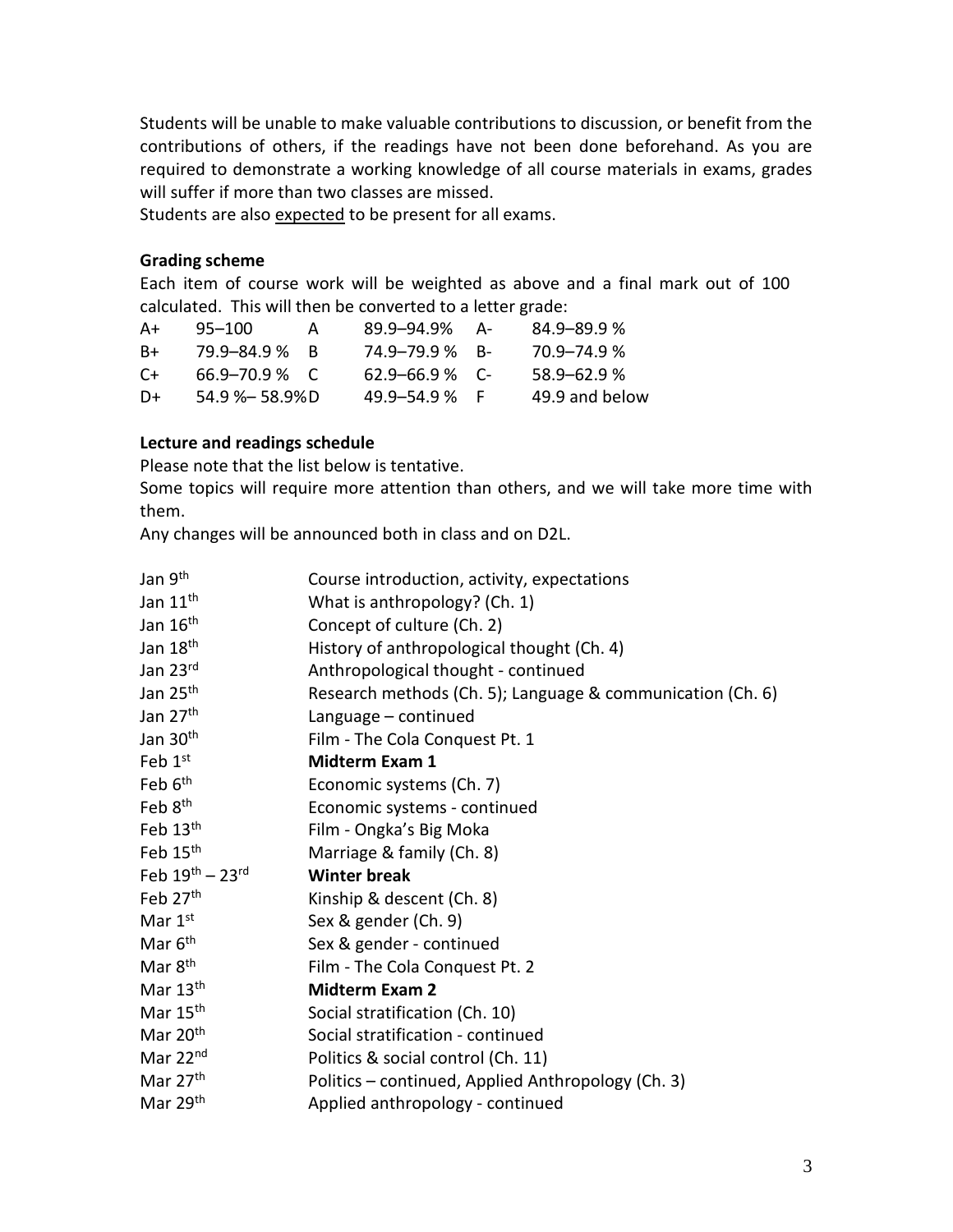| April 3rd                               | Religion (Ch. 12)                                          |
|-----------------------------------------|------------------------------------------------------------|
| April 5 <sup>th</sup>                   | Religion - continued                                       |
| April 10 <sup>th</sup>                  | Art (Ch. 13)                                               |
| April 12 <sup>th</sup>                  | Final class - Modern world order (Ch. 14), Review          |
| April $16^{\text{th}} - 26^{\text{th}}$ | Registrar-scheduled Final Exam - date, time, and place TBA |

## **PLAGIARISM AND CHEATING**

Plagiarism: "to steal and pass off the ideas or words of another as one's own" (Webster's). Plagiarism will not be tolerated and will automatically result in a failing grade for the submission. Any student caught plagiarizing will also be subject to additional University sanctions. Students are expected to be familiar with the Department of Anthropology and Archaeology's policy on intellectual honesty

#### **DEFERRED EXAMS:**

A student who is absent from a test for legitimate reasons must discuss an alternative course of action with the instructor. The instructor at their discretion may transfer the percentage weight for the test to the final examination, if there is a final examination in the course, set another test, etc. An instructor will normally make this decision on the basis of verbal information provided by the student. In the event that an instructor feels that they cannot judge the veracity of the information provided, Students must be aware that they are responsible for payment of any charge associated with the medical assessment and documentation as this service falls outside the realm of services provided by the Provincial Health Care Plan. Deferral of the registrar scheduled final exam requires Registrar approval.

## **ACADEMIC ACCOMMODATIONS**

http://www.ucalgary.ca/access/accommodations/policy

Students needing an Accommodation because of a Disability or medical condition should communicate this need to Student Accessibility Services in accordance with the Procedure for Accommodations for Students with Disabilities

Students needing an Accommodation based on a Protected Ground other than Disability, should communicate this need, preferably in writing, to the instructor of this course.

## **ACADEMIC INTEGRITY**

Academic integrity is essential to the pursuit of learning and scholarship in a university, and to ensuring that a degree from the University of Calgary is a strong signal of each student's individual academic achievements. As a result, the University treats cases of cheating and plagiarism very seriously. Non-academic integrity also constitutes an important component of this program.

For detailed information on what constitutes academic and non-academic misconduct, please refer to the following link: http://www.ucalgary.ca/pubs/calendar/current/k-2- 1.html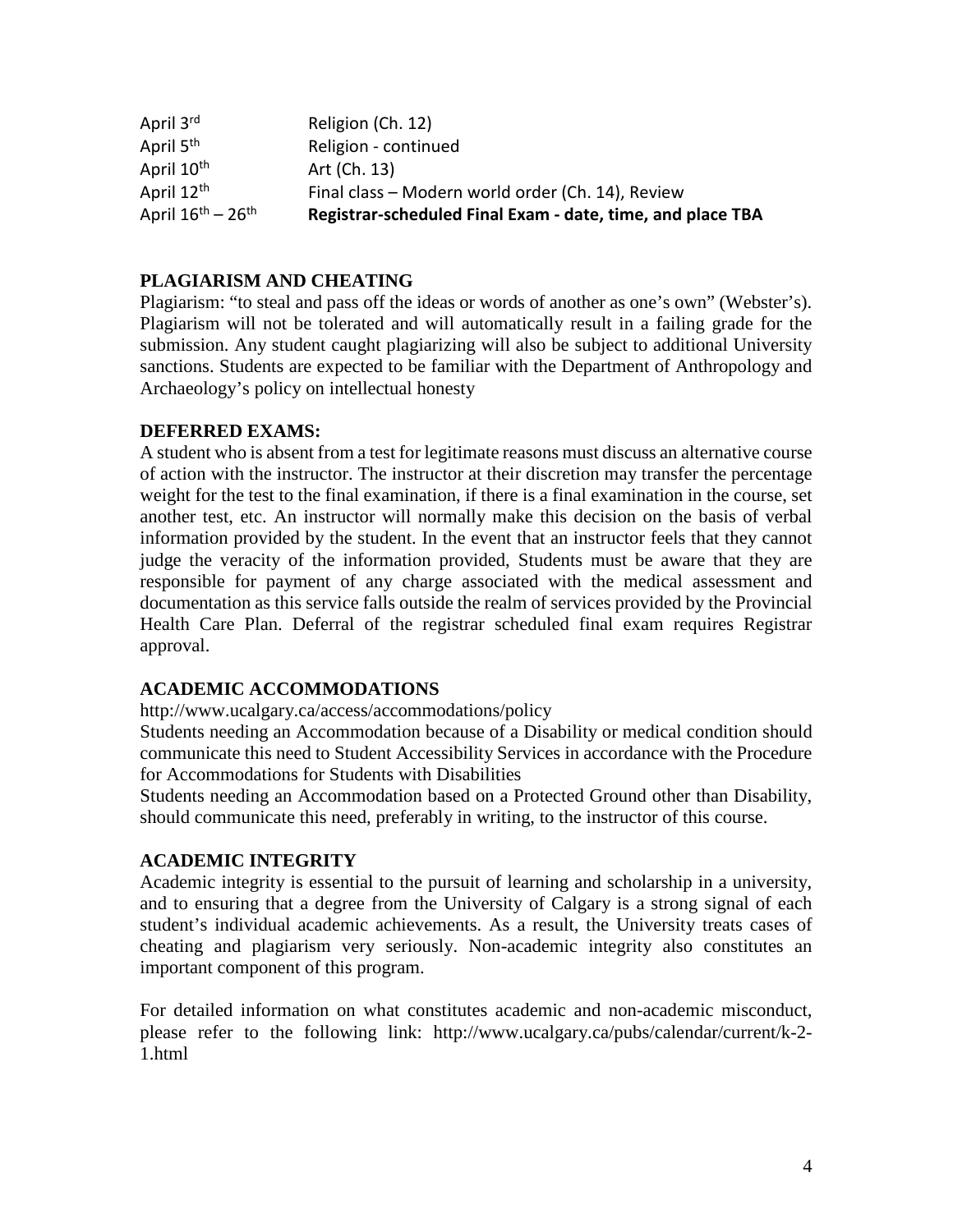All suspected cases of academic and non-academic misconduct will be investigated following procedures outlined in the University Calendar. If you have questions or concerns about what constitutes appropriate academic behavior or appropriate research and citation methods, you are expected to seek out additional information on academic integrity from your instructor or from other institutional resources.

Where there is a criminal act involved in plagiarism, cheating or other academic misconduct, e.g., theft (taking another student's paper from their possession, or from the possession of a faculty member without permission), breaking and entering (forcibly entering an office to gain access to papers, grades or records), forgery, personation and conspiracy (impersonating another student by agreement and writing their paper) and other such offences under the Criminal Code of Canada, the University may take legal advice on the appropriate response and, where appropriate, refer the matter to the police, in addition to or in substitution for any action taken under these regulations by the University

#### **TEACHING EVALUATIONS / USRIS (Universal Student Ratings of Instruction)**

At the University of Calgary, feedback provided by students through the Universal Student Ratings of Instruction (USRI) survey provides valuable information to help with evaluating instruction, enhancing learning and teaching, and selecting courses. Your responses make a difference, please participate! Website: http://www.ucalgary.ca/usri/

#### **Writing Across the Curriculum**

Writing skills are not exclusive to English courses and, in fact, should cross all disciplines. The University supports the belief that throughout their University careers, students should be taught how to write well so that when they graduate their writing abilities will be far above the minimal standards required at entrance. Consistent with this belief, students are expected to do a substantial amount of writing in their University courses and, where appropriate, members of faculty can and should use writing and the grading thereof as a factor in the evaluation of student work. The services provided by the Writing Support, part of the Student Success Centre, can be utilized by all undergraduate and graduate students who feel they require further assistance

**Emergency Evacuation Assembly Points:** In the event of an emergency that requires evacuation, please refer to the following link to become familiar with the assembly points for the class: http://www.ucalgary.ca/emergencyplan/assemblypoints

#### **Freedom of Information and Protection of Privacy Act:**

The University of Calgary is committed to protecting the privacy of individuals who work and study at the University or who otherwise interact with the University in accordance with the standards set out in the Freedom of Information and Protection of Privacy Act. Please refer to the following link for detailed information: http://www.ucalgary.ca/legalservices/foip

The Department of Anthropology and Archaeology's FOIP (Freedom of Information and Privacy) policy requires all reports/examinations to be returned to students during class time or the instructor's office hours. Any term work not picked up will be placed in the